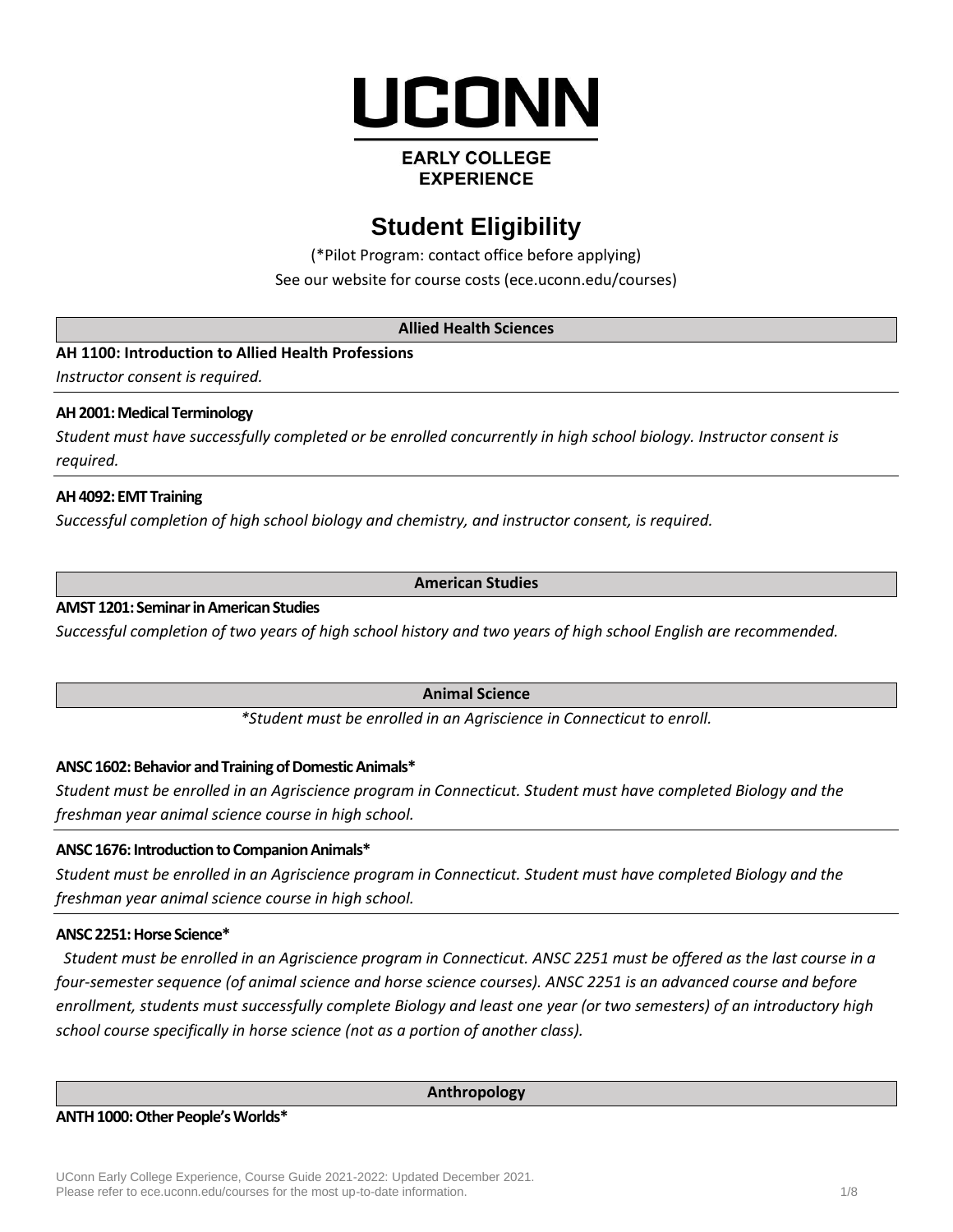*Successful completion of two years of high school or equivalent through grade advancement and instructor consent is required.*

# **ANTH 1500: Great Discoveries in Archeology\***

*Successful completion of two years of high school or equivalent through grade advancement and instructor consent is required.*

### **ART 1030: Drawing I**

*Successful completion of one full year of high school art instruction is recommended.*

#### **Biological Sciences**

# **BIOL 1107: Principles of Biology I**

*Student must have studied/been exposed to the fundamental basic principles of inorganic and organic chemistry in a course that in addition contains a laboratory component.*

# **BIOL 1108: Principles of Biology II**

*Student must have studied/been exposed to the fundamental basic principles of inorganic and organic chemistry in a course that in addition contains a laboratory component.*

**Chemistry**

# **CHEM 1127Q: General Chemistry I**

*Successful completion of basic algebra is recommended. A student must pass CHEM 1127Q with a grade of a "C" or higher to continue on to CHEM 1128Q.*

#### **CHEM 1128Q: General Chemistry II**

*Successful completion of basic algebra is recommended. A student must pass CHEM 1127Q with a grade of a "C" or higher to continue on to CHEM 1128Q.*

#### **CHIN 1114: Intermediate Chinese II**

*Three or more years of high school Chinese, or instructor's consent, is required.*

**Civil Engineering**

#### **CE 2110: Applied Mechanics I**

*Successful completion or concurrent enrollment in MATH 1131Q or AP Calculus is required.*

**Classics and Ancient Mediterranean Studies**

# **CAMS 1103: Classical Mythology**

*Instructor consent is required.*

# **CAMS 3101: Topics in Advanced Greek**

*Successful completion of two semesters of accelerated elementary Greek or the equivalent is required.*

#### **CAMS 3102: Topics in Advanced Latin**

UConn Early College Experience, Course Guide 2021-2022: Updated December 2021. Please refer to ece.uconn.edu/courses for the most up-to-date information. 2/8

**Art**

**Chinese**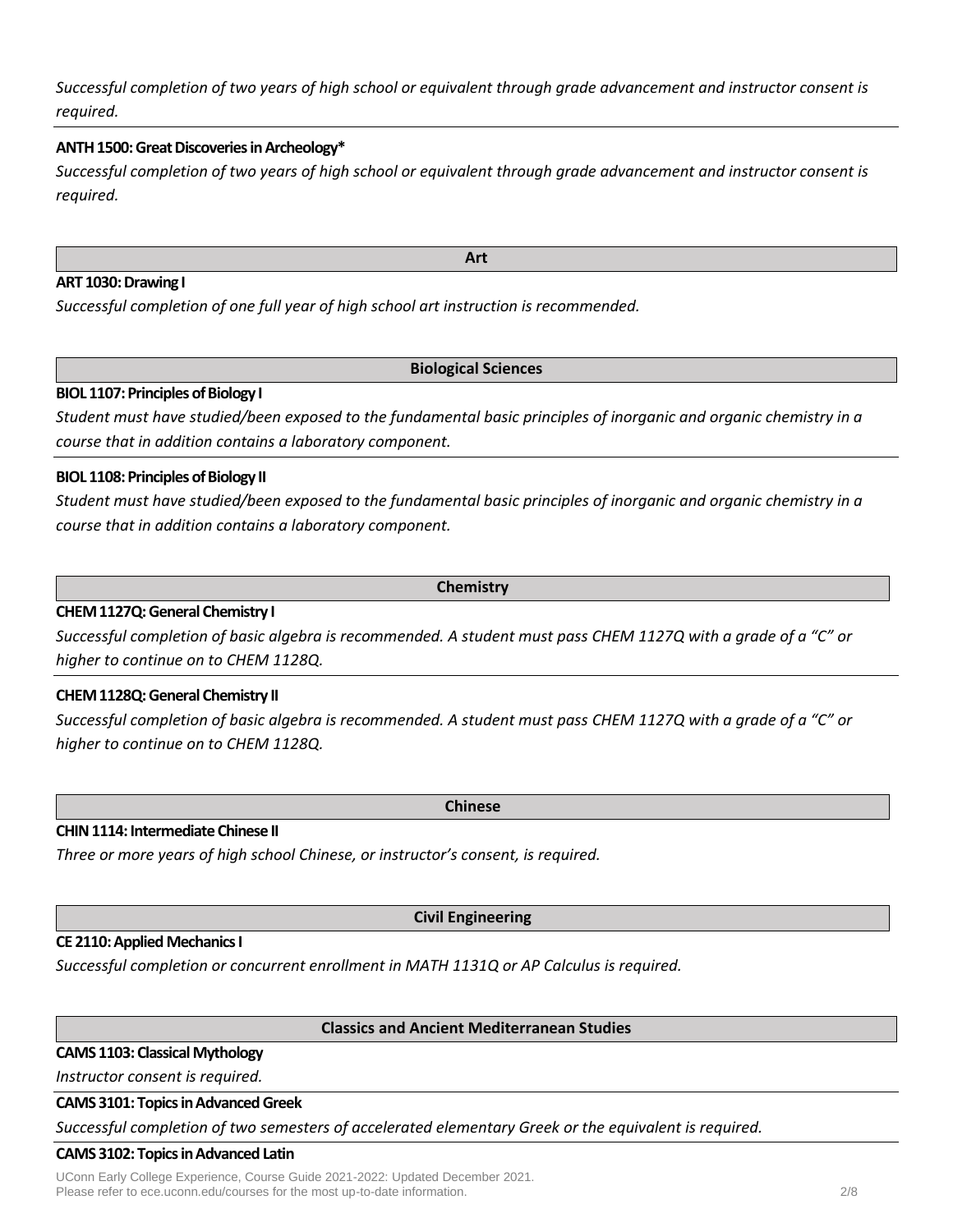*Successful completion of three or more years of high school Latin (Latin 1-3 at the high school level) or the equivalent is required.*

# **Digital Media & Design**

### **DMD 1002: Foundations in Digital Media II**

- *Students must have the ability to access Adobe CC = computer + account, or another professional raster-based image editing suite, and professional-level video editing suite*
- *Students must possess digital literacy skills and can understand to set up a project and organize documents \_\_\_\_\_\_\_\_\_\_\_\_\_\_\_\_\_\_\_\_\_\_\_\_\_\_\_\_\_\_\_\_\_\_\_\_\_\_\_\_\_\_\_\_\_\_\_\_\_\_\_\_\_\_\_\_\_\_\_\_\_\_\_\_\_\_\_\_\_\_\_\_\_\_\_\_\_\_\_\_\_\_\_\_\_\_\_\_\_\_\_\_\_\_\_\_\_\_*

# **DMD 1101: Design Lab I**

- *Students must have the ability to access Adobe CC = computer + account, or another professional raster-based image editing suite*
- *Students must possess digital literacy skills and can understand to set up a project and organize documents*

*\_\_\_\_\_\_\_\_\_\_\_\_\_\_\_\_\_\_\_\_\_\_\_\_\_\_\_\_\_\_\_\_\_\_\_\_\_\_\_\_\_\_\_\_\_\_\_\_\_\_\_\_\_\_\_\_\_\_\_\_\_\_\_\_\_\_\_\_\_\_\_\_\_\_\_\_\_\_\_\_\_\_\_\_\_\_\_\_\_\_\_\_\_\_\_\_\_\_*

• *Students must have basic drawing skills*

# **DMD 1102: Design Lab II**

- *Students must have the ability to access Adobe CC = computer + account, or another professional raster-based image editing suite, and professional-level video editing suite*
- *Students must possess digital literacy skills and can understand to set up a project and organize documents \_\_\_\_\_\_\_\_\_\_\_\_\_\_\_\_\_\_\_\_\_\_\_\_\_\_\_\_\_\_\_\_\_\_\_\_\_\_\_\_\_\_\_\_\_\_\_\_\_\_\_\_\_\_\_\_\_\_\_\_\_\_\_\_\_\_\_\_\_\_\_\_\_\_\_\_\_\_\_\_\_\_\_\_\_\_\_\_\_\_\_\_\_\_\_\_\_\_*

# **DMD 2210: Film and Video Editing I**

- *Students must have the ability to access Adobe CC = computer + account, or another professional-level video editing suite*
- *Students must possess digital literacy skills and can understand to set up a project and organize documents \_\_\_\_\_\_\_\_\_\_\_\_\_\_\_\_\_\_\_\_\_\_\_\_\_\_\_\_\_\_\_\_\_\_\_\_\_\_\_\_\_\_\_\_\_\_\_\_\_\_\_\_\_\_\_\_\_\_\_\_\_\_\_\_\_\_\_\_\_\_\_\_\_\_\_\_\_\_\_\_\_\_\_\_\_\_\_\_\_\_\_\_\_\_\_\_\_\_*

#### **DMD 2500: Introduction to Game Design**

- *Students must have the ability to access a professional game development tool such as Unity, Unreal, Godot, or Construct3*
- *Students must possess digital literacy skills and can understand to set up a project and organize documents*

# **Economics**

#### **ECON 1000: Essentials of Economics**

*Successful completion or simultaneous enrollment in Intermediate Algebra/Algebra II and Geometry are required. Not open to students who are currently enrolled in or who have passed ECON 1201 or 1202*.

#### **ECON 1201: Principles of Microeconomics**

*Successful completion or simultaneous enrollment in Intermediate Algebra/Algebra II and Geometry are required.*

# **ECON 1202: Principles of Macroeconomics**

*Successful completion or simultaneous enrollment in Intermediate Algebra/Algebra II and Geometry are required.*

# **Education**

#### **Educational Curriculum and Instruction**

# **EDCI 1100: If You Love It, Teach It\***

*Successful completion of three years of high school English is recommended*.

UConn Early College Experience, Course Guide 2021-2022: Updated December 2021. Please refer to ece.uconn.edu/courses for the most up-to-date information. 3/8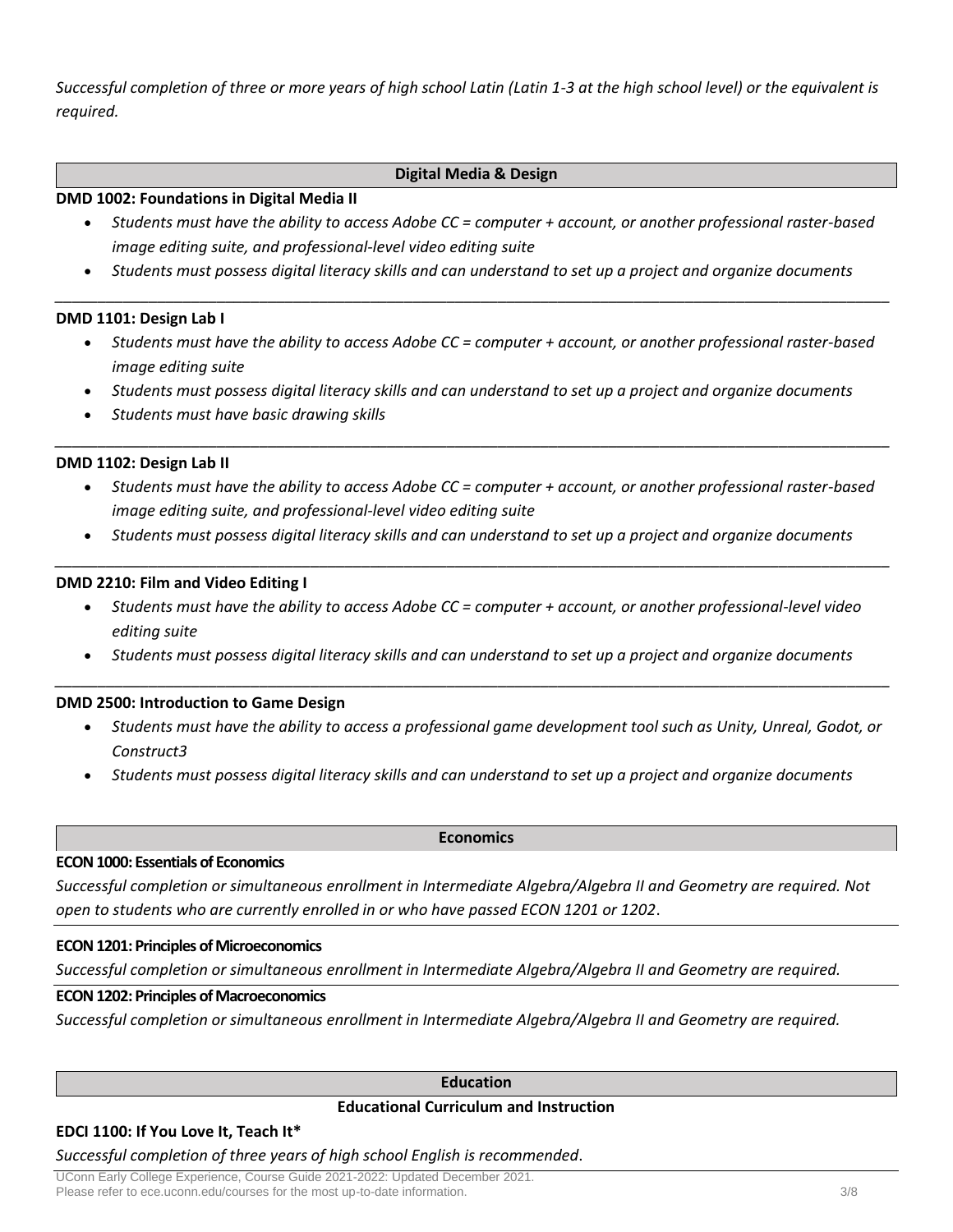### **Educational Leadership**

**EDLR 1162: Health and Education in Urban Communities\***

*Instructor consent is required.*

### **EDLR 2001: Contemporary Issues in Sport\***

*Instructor consent is required.*

# **EPSY 1100: Introduction to Special Education**

*Successful completion of three years of high school English and instructor recommendation.*

# **ENGL 1004: Introduction to Academic Writing**

*Successful completion of two years of high school English is required.*

# **ENGL 1007: Seminar and Studio in Academic Writing and Multimodal Composition**

*Successful completion of two years of high school English is required. Students placed in ENGL 1004 must pass that class before enrolling in ENGL 1007.*

#### **French**

# **FREN: 3250:Global Culture I**

*Successful completion of three full years of high school French, or instructor consent, is required.*

# **FREN 3268: Grammar and Composition**

*Successful completion of three full years of high school French, or instructor consent, is required.*

#### **Geosciences**

# **GSCI 1051: Earth's Dynamic Environment\***

*Successful completion of basic earth science coursework. Proficiency in basic algebra and geometry is required.*

# **GERM3233: Building Language Skills through Culture I**

*Successful completion of three or more years of high school German, or instructor consent, is required.*

# **GERM 3255: Studies in 20th Century German Literature**

*Successful completion of GERM 3233 is required.*

#### **History**

# **HIST 1300: Western Traditions Before 1500**

*Successful completion of at least one year of a high school history/social studies course recommended.*

# **HIST 1400: Modern Western Traditions**

*Successful completion of at least one year of a high school history/social studies course recommended.*

# **HIST 1501: United States History to 1877**

*Successful completion of at least one year of a high school history course recommended.*

UConn Early College Experience, Course Guide 2021-2022: Updated December 2021. Please refer to ece.uconn.edu/courses for the most up-to-date information. 4/8

# **German**

# **English**

**Educational Psychology**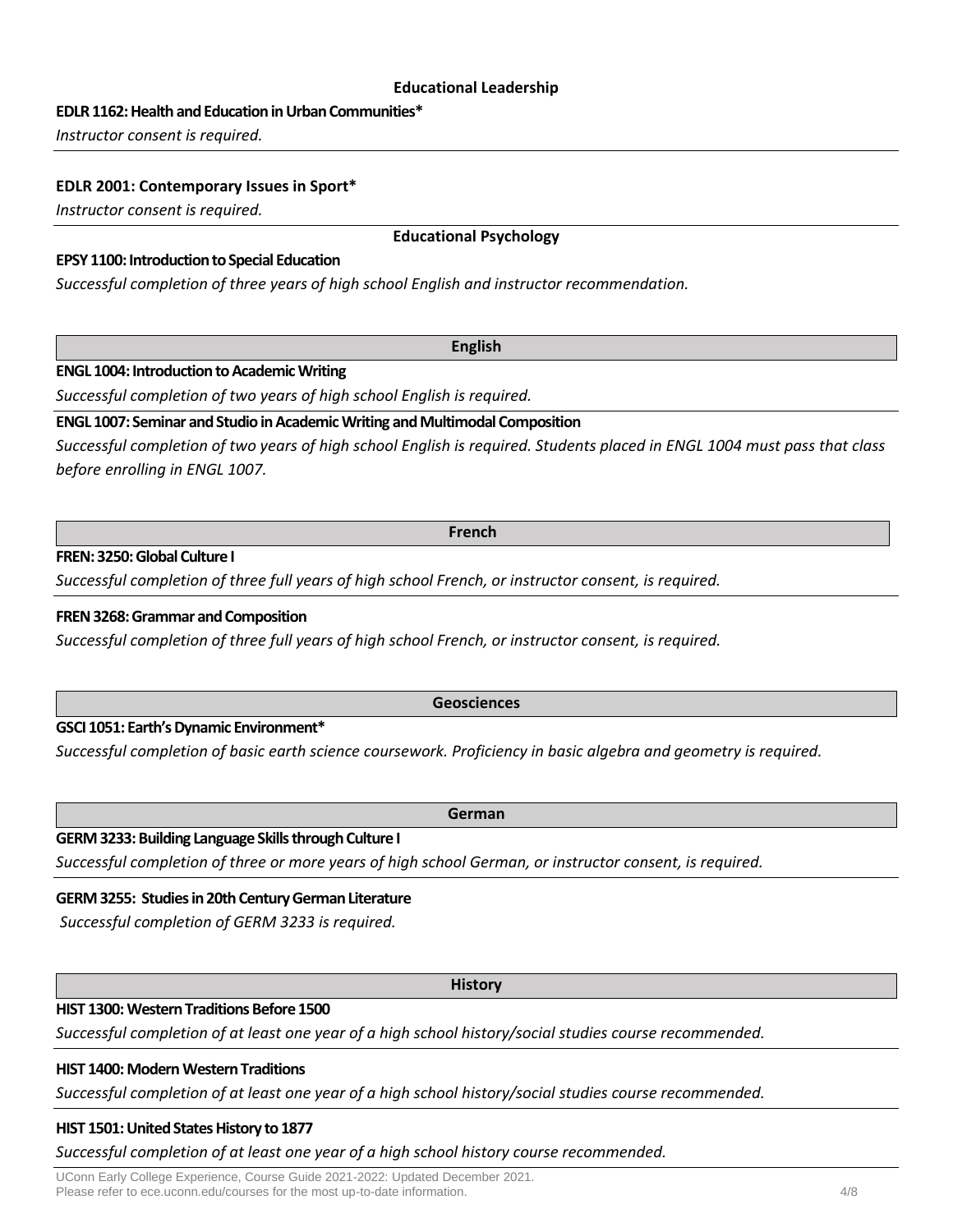# **HIST 1502: United States History Since 1877**

*Successful completion of at least one year of a high school history course recommended.*

#### **Human Development & Family Sciences**

# **HDFS 1070: Individual & Family Development**

*Successful completion of two years of English/Language Arts, one year of social studies, and one year of science, or instructor consent, is required.*

#### **Human Rights**

# **HRTS 1007: Introduction to Human Rights**

*Successful completion of two years of high school social studies courses, or consent of the instructor, is recommended.*

# **HRTS 2200: Introduction to Genocide Studies\***

*Successful completion of three years of high school social studies courses (to include world history and/or world geography), or consent of the instructor, is recommended.*

# **Italian Literature and Cultural Studies**

# **ILCS 3239: Composition & Conversation I**

*Successful completion of the equivalent of four Italian language courses (two courses at the Elementary level & two at the Intermediate level) and instructor consent. A student must pass ILCS 3239 with a grade of a "C" or higher to continue on to ILCS 3240.*

# **ILCS 3240: Composition & Conversation II**

*Successful completion of the equivalent of four Italian language courses (two courses at the Elementary level & two at the Intermediate level) and instructor consent. A student must pass ILCS 3239 with a grade of a "C" or higher to continue on to ILCS 3240.*

**Latino and Latin American Studies**

#### **LLAS 1190: Perspectives on Latin America**

*Successful completion of two years of high school history and one year of high school Spanish are recommended.*

#### **Marine Science**

#### **MARN 1001E: The Sea Around Us**

*Successful completion of at least one year of a high school science course or instructor consent is recommended.*

# **MARN 1002E: Introduction to Oceanography**

*Successful completion of two years of high school lab science are recommended. Students who pass MARN 1002 are not eligible for MARN 1003. Students who pass MARN 1003 are not eligible for MARN 1002.*

#### **MARN 1003E: Introduction to Oceanography with Laboratory**

*Successful completion of two years of high school lab science are recommended. Not open to students who have passed MARN 1002.*

UConn Early College Experience, Course Guide 2021-2022: Updated December 2021. Please refer to ece.uconn.edu/courses for the most up-to-date information.  $5/8$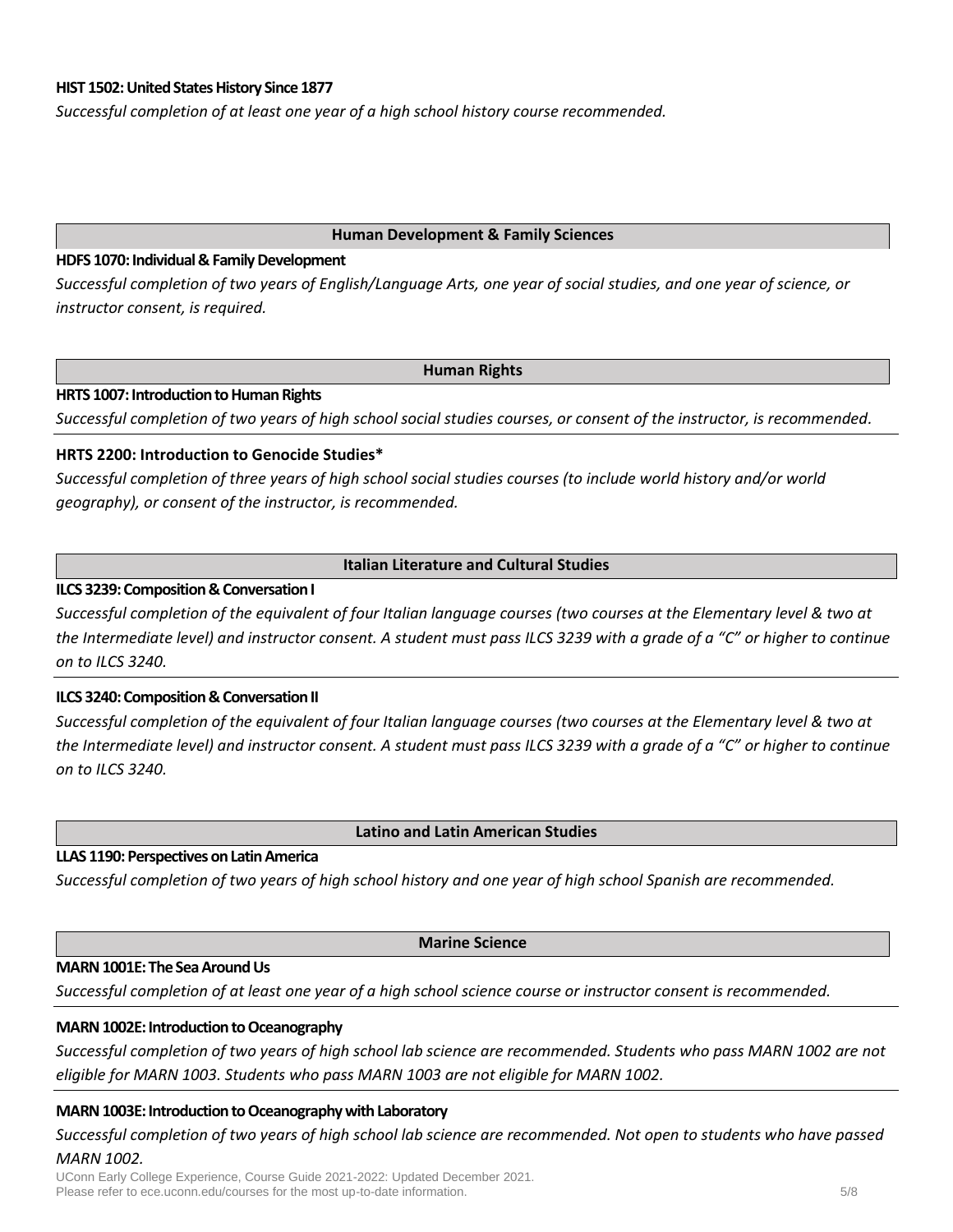# **MAST 1200: Introduction to Maritime Culture**

*Successful completion of two years of high school history and two years of high school English are recommended.*

### **Mathematics**

# **MATH 1030Q: Elementary Discrete Mathematics**

*Successful completion of one year of pre-calculus is recommended. Not open for credit to students who have passed any math course other than MATH 1011, 1020, 1030, 1040, 1060 or 1070.* UConn ECE Math 1030Q cannot be taken concurrent with or after UConn ECE Math 1131Q or 1132Q.

# **MATH 1131Q: Calculus I**

*Successful completion of one year of pre-calculus is required. A student must pass MATH 1131Q with a grade of a "C" or higher to continue on to MATH 1132Q. To receive credit for the MATH 1131Q – MATH 1132Q sequence a student must pass MATH 1131Q in the Fall with a C or higher and continue to MATH 1132Q in the following Spring. The sequence must be completed in one academic year. Students cannot receive credit for MATH 1131 and MATH 1151.*

# **MATH 1132Q: Calculus II**

*Successful completion of one year of pre-calculus is required. A student must pass MATH 1131Q with a grade of a "C" or higher to continue on to MATH 1132Q. To receive credit for the MATH 1131Q – MATH 1132Q sequence a student must pass MATH 1131Q in the Fall with a C or higher and continue to MATH 1132Q in the following Spring. The sequence must be completed in one academic year. Prerequisite: MATH 1131Q in the immediately preceding semester.*

**Music**

# **MUSI 1001: Music Appreciation**

*No previous training required.*

# **MUSI 1003: Popular Music and Diversity in American Society**

*No previous training required.*

# **MUSI 1011: Fundamentals/Ear Training I**

*Completion of at least one year of preparatory work in music courses at the high school level is recommended.*

# **MUSI 1012: Fundamentals/Ear Training II**

*A student must pass MUSI 1011 with a grade of a "C" or higher to continue on to MUSI 1012.*

# **Natural Resources and the Environment**

# **NRE 1000E: Environmental Science**

*Successful completion of two years of high school science is recommended.*

**Philosophy**

# **PHIL 1101: Problems of Philosophy**

*Instructor consent is required.*

# **PHIL 1108E: Environmental Philosophy**

#### *Instructor consent is required.*

UConn Early College Experience, Course Guide 2021-2022: Updated December 2021. Please refer to ece.uconn.edu/courses for the most up-to-date information. 6/8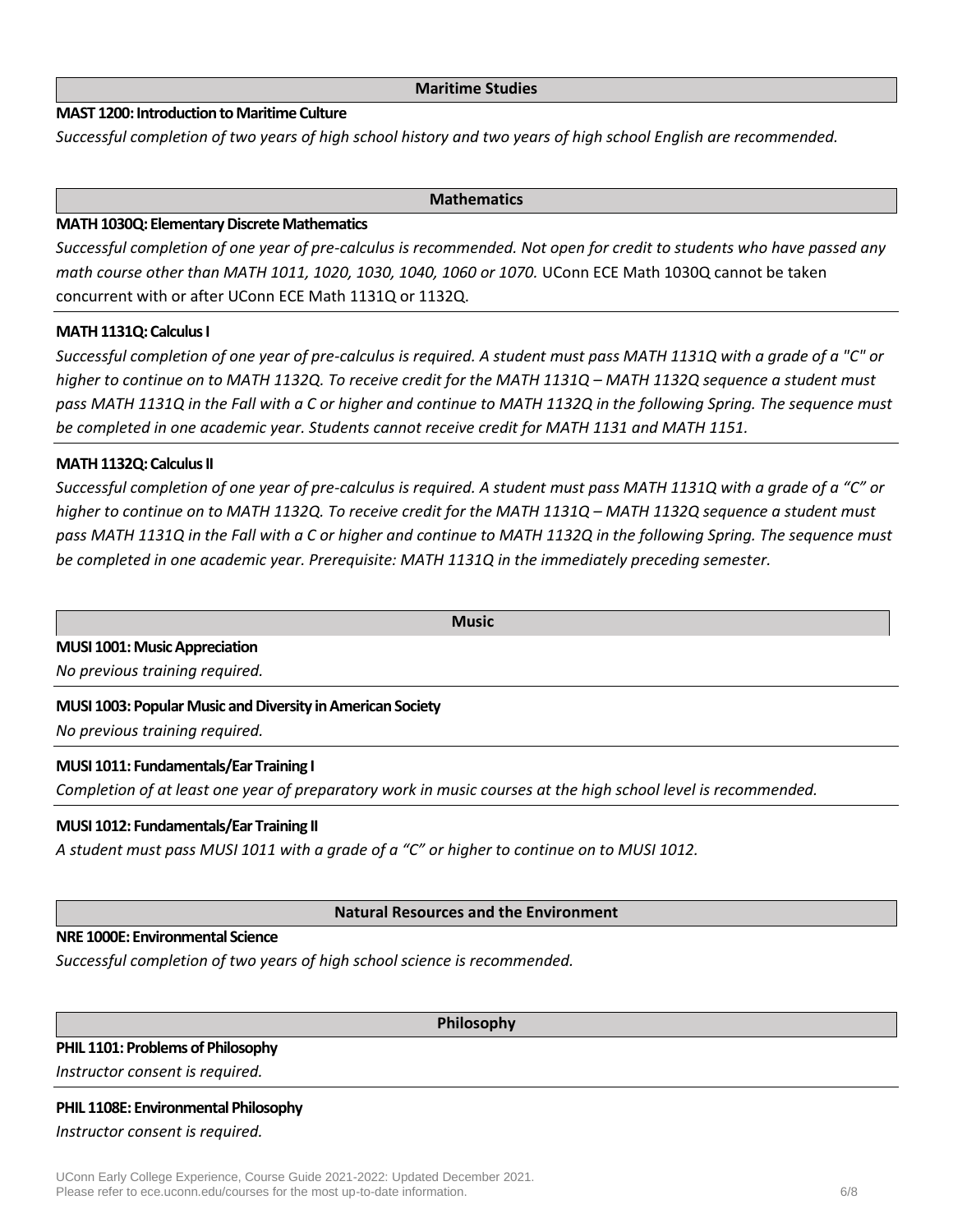# **PHYS 1201Q: General Physics I**

*Successful completion of high school chemistry is recommended.*

# **PHYS 1202Q: General Physics II**

*Successful completion of pre-calculus or introductory calculus is recommended. A student must pass PHYS 1201Q with a grade of a "C" or higher to continue on to PHYS 1202Q.*

### **PHYS 1401Q: General Physics with Calculus I**

*Successful completion of pre-calculus or introductory calculus is recommended. Students who matriculate to UConn may take PHYS 1401Q for not more than two credits, with the permission of the instructor, if students received credits for PHYS 1201Q.*

# **PHYS 1402Q:General Physics with Calculus II**

*Successful completion of pre-calculus or introductory calculus is recommended. A student must pass PHYS1401Q with a grade of a "C" or higher to continue on to PHYS 1402Q. May be taken for not more than two credits with the permission of the instructor, by students who have passed PHYS1202Q.*

#### **Political Science**

#### **POLS 1002: Introduction to Political Theory**

*One year of high school history or high school civics, or instructor consent, is recommended.*

#### **POLS 1202: Introduction to Comparative Politics**

*One year of high school history or high school civics, or instructor consent, is recommended.*

### **POLS 1402: Introduction to International Relations**

*One year of high school history or high school civics, or instructor consent, is recommended.*

#### **POLS 1602: Introduction to American Politics**

*One year of high school history or high school civics, or instructor consent, is recommended.*

**Sociology**

# **SOCI 1001: Introduction to Sociology**

*Successful completion of at least one year of a high school history or social studies course or instructor consent is recommended.*

#### **Spanish**

#### **SPAN 3177: Composition & Reading for Spanish Speakers**

*Instructor consent.*

#### **SPAN 3178: Intermediate Spanish Composition**

UConn Early College Experience, Course Guide 2021-2022: Updated December 2021. Please refer to ece.uconn.edu/courses for the most up-to-date information. The most up-to-date information.